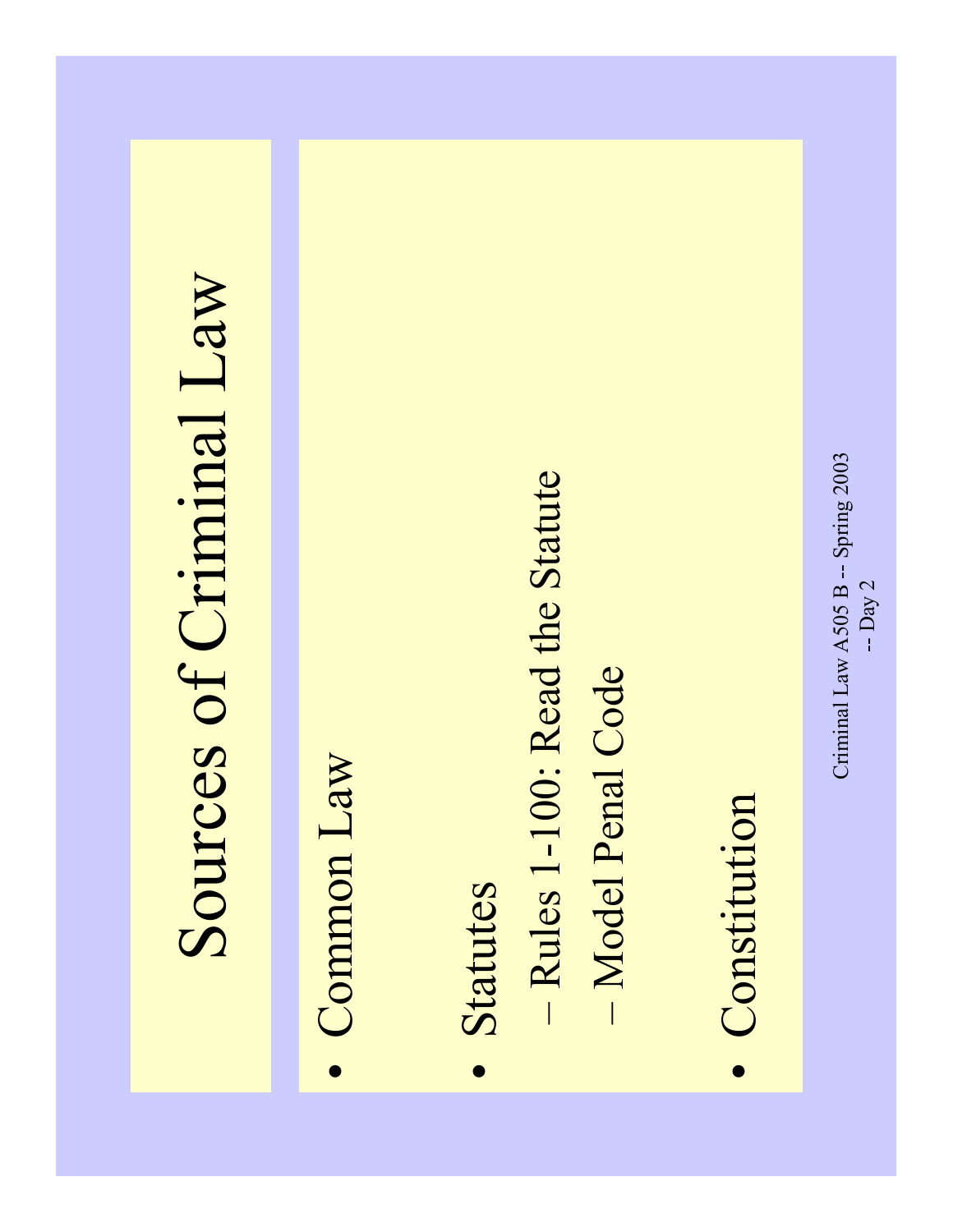



Criminal Law A505 B -- Spring 2003 Criminal Law A505 B -- Spring 2003 -- Day 2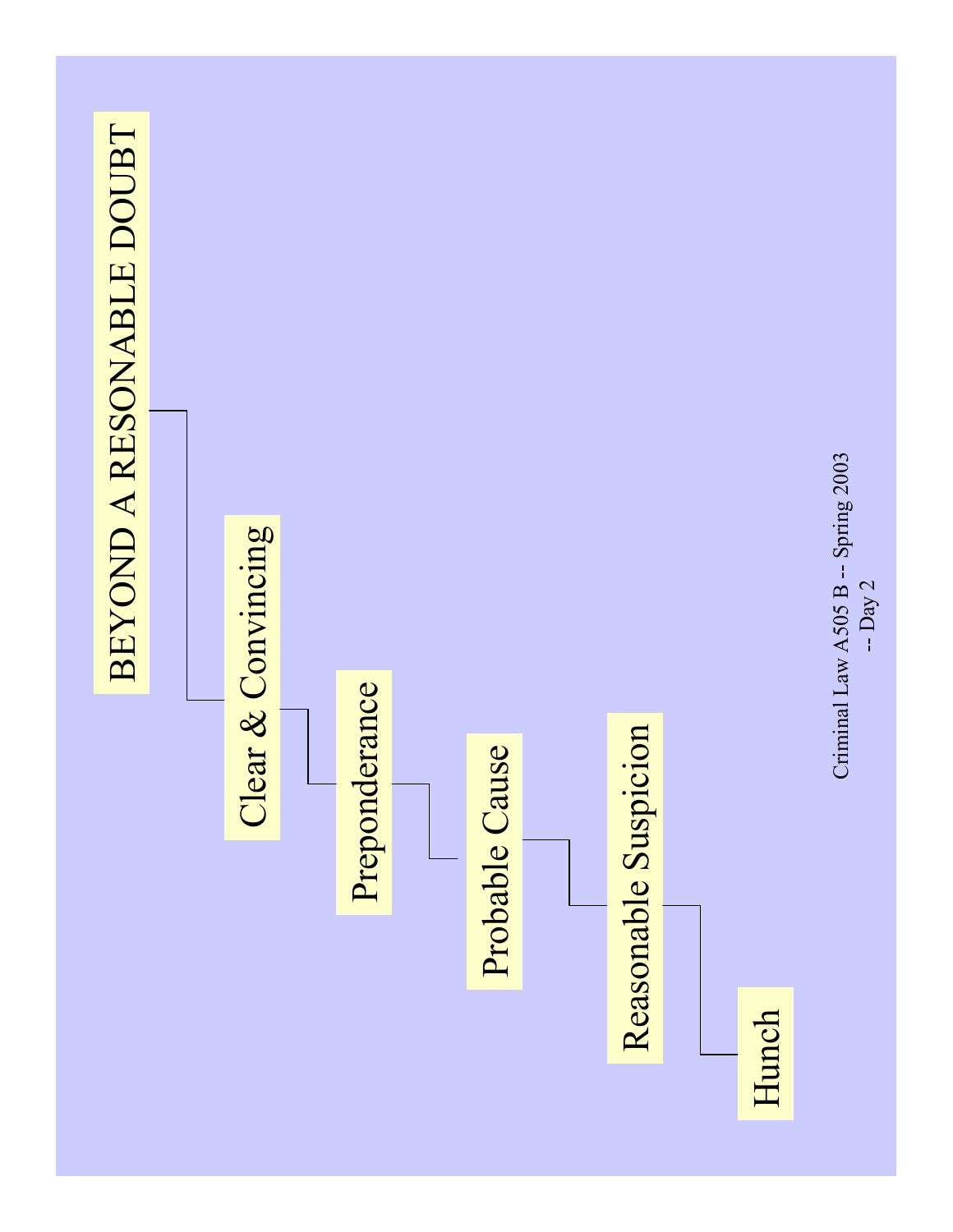## Reasonable Doubt Reasonable Doubt

- $\bullet$  12<sup>th</sup> Century: "Full Proof" •  $12<sup>th</sup>$  Century: "Full Proof"
- 17<sup>th</sup> Century: "Satisfied conscious"  $\bullet$  17<sup>th</sup> Century: "Satisfied conscious"
- 1770: Boston Massacre "Beyond a • 1770: Boston Massacre - "Beyond a Reasonable Doubt" Reasonable Doubt"
- 1850's: Beyond a Reasonable Doubt fully 1850's: Beyond a Reasonable Doubt fully accepted by the states. accepted by the states.  $\bullet$
- In re Winship (1970) Due Process mandates In re Winship (1970) Due Process mandates Beyond a Reasonable Doubt. Beyond a Reasonable Doubt. $\bullet$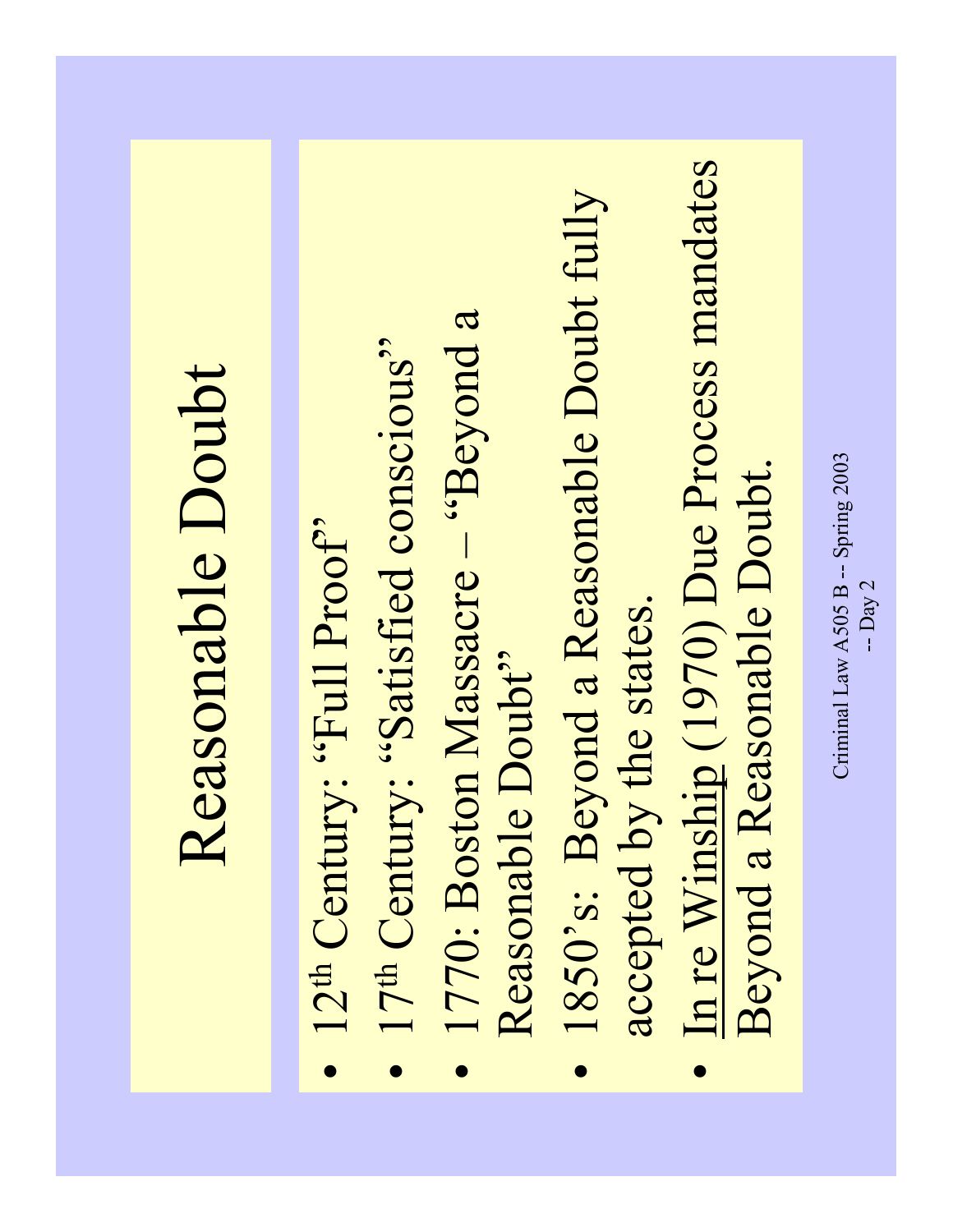## It is better to risk saving a guilty person than to · It is better to risk saving a guilty person than to escape scot-free than that one innocent person It is better than ten guilty persons escape than escape scot-free than that one innocent person It is better than ten guilty persons escape than Better that hundreds of guilty persons should Better that hundreds of guilty persons should escape unpunished than one innocent person escape unpunished than one innocent person It is better that five guilty persons should It is better that five guilty persons should Reasonable Doubt Reasonable Doubt condemn an innocent one. Voltaire condemn an innocent one. Voltaire one innocent suffer. Blackstone one innocent suffer. Blackstone should die. Sir Matthew Hale should die. Sir Matthew Hale •••

should suffer. Charles Dickens should suffer. Charles Dickens  $\overline{\phantom{a}}$